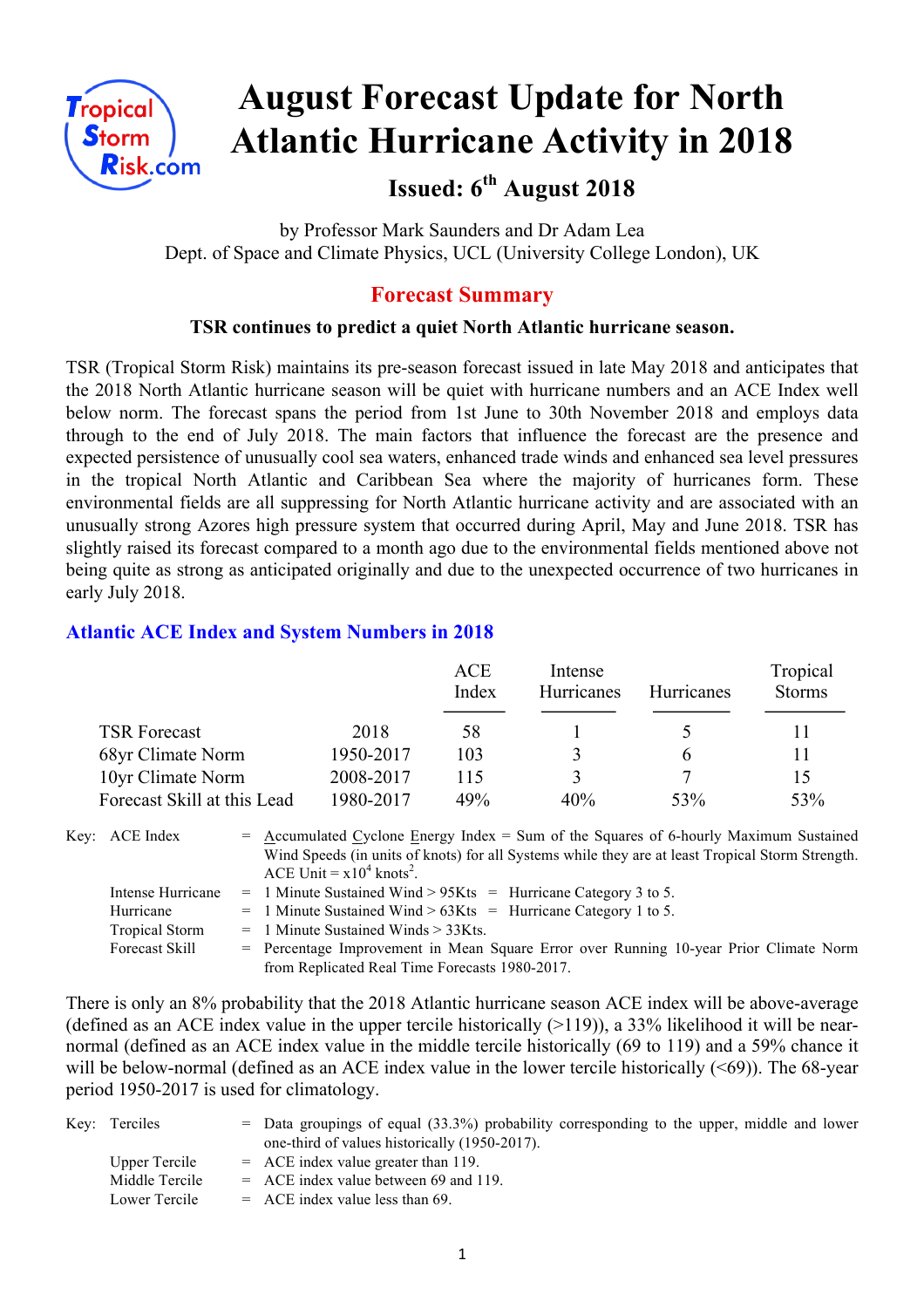#### **ACE Index & Numbers Forming in the MDR, Caribbean Sea and Gulf of Mexico in 2018**

|                             |           | <b>ACE</b><br>Index | Intense<br>Hurricanes | <b>Hurricanes</b> | Tropical<br><b>Storms</b> |
|-----------------------------|-----------|---------------------|-----------------------|-------------------|---------------------------|
| <b>TSR Forecast</b>         | 2018      | 40                  |                       |                   |                           |
| 68yr Climate Norm           | 1950-2017 | 81                  |                       |                   |                           |
| 10-yr Climate norm          | 2008-2017 | 95                  |                       |                   | 10                        |
| Forecast Skill at this Lead | 1980-2017 | 46%                 | 43%                   | 63%               | 67%                       |

The Atlantic hurricane Main Development Region (MDR) is the region 10°N-20°N, 20°W-60°W between the Cape Verde Islands and the Caribbean Lesser Antilles. A storm is defined as having formed within this region if it reached at least tropical depression status while in the area.

There is only an 11% probability that the 2018 Atlantic hurricane season ACE index will be aboveaverage (defined as an ACE index value in the upper tercile historically (>92)), a 36% likelihood it will be near-normal (defined as an ACE index value in the middle tercile historically (43 to 92) and a 53% chance it will be below-normal (defined as an ACE index value in the lower tercile historically (<43)). The 68-year period 1950-2017 is used for climatology.

#### **USA Landfalling ACE Index and Numbers in 2018**

|                             |           | <b>ACE</b><br>Index | Hurricanes | Tropical<br><b>Storms</b> |
|-----------------------------|-----------|---------------------|------------|---------------------------|
| <b>TSR Forecast</b>         | 2018      | 0.9                 |            |                           |
| 68yr Climate Norm           | 1950-2017 | 2.4                 |            |                           |
| 10yr Climate Norm           | 2008-2017 | 2.2                 |            |                           |
| Forecast Skill at this Lead | 1980-2017 | 36%                 | 7%         | 8%                        |

Key: ACE Index  $=$  Accumulated Cyclone Energy Index = Sum of the Squares of hourly Maximum Sustained Wind Speeds (in units of knots) for all Systems while they are at least Tropical Storm Strength and over the USA Mainland (reduced by a factor of 6). ACE Unit =  $x10^4$  knots<sup>2</sup>. Strike Category = Maximum 1 Minute Sustained Wind of Storm Directly Striking Land. USA Mainland  $=$  Brownsville (Texas) to Maine.

USA landfalling intense hurricanes are not forecast since we have no skill at any lead.

There is an 18% probability that in 2018 the USA landfalling ACE index will be above average (defined as a USA ACE index value in the upper tercile historically (>2.08)), a 28% likelihood it will be nearnormal (defined as a USA ACE index value in the middle tercile historically (0.83 to 2.08)) and a 54% chance it will be below-normal (defined as a USA ACE index value in the lower tercile historically  $(\leq 0.83)$ ). The 68-year period 1950-2017 is used for climatology.

#### **Caribbean Lesser Antilles Landfalling Numbers in 2018**

|                             |           | <b>ACE</b><br>Index | Intense<br>Hurricanes | <b>Hurricanes</b> | Tropical<br><b>Storms</b> |
|-----------------------------|-----------|---------------------|-----------------------|-------------------|---------------------------|
| <b>TSR Forecast</b>         | 2018      | 07                  |                       |                   |                           |
| 67yr Climate Norm           | 1950-2017 | 15                  |                       |                   |                           |
| 10yr Climate Norm           | 2008-2017 | 19                  | $_{0}$                |                   |                           |
| Forecast Skill at this Lead | 1980-2017 | 19%                 | $7\%$                 | 20%               | 21%                       |

Key:  $\text{ACE Index} = \text{Accumulated Cyclone Energy Index} = \text{Sum of the Squares of hourly Maximum Sustainable distance.}$ Wind Speeds (in units of knots) for all Systems while they are at least Tropical Storm Strength and within the region 10˚-18˚N, 63˚-60˚W (reduced by a factor of 6). ACE Unit =  $x10^4$  knots<sup>2</sup>.

Strike Category = Maximum 1 Minute Sustained Wind of Storm Directly Striking Land.

Lesser Antilles = Island Arc from Anguilla to Trinidad Inclusive.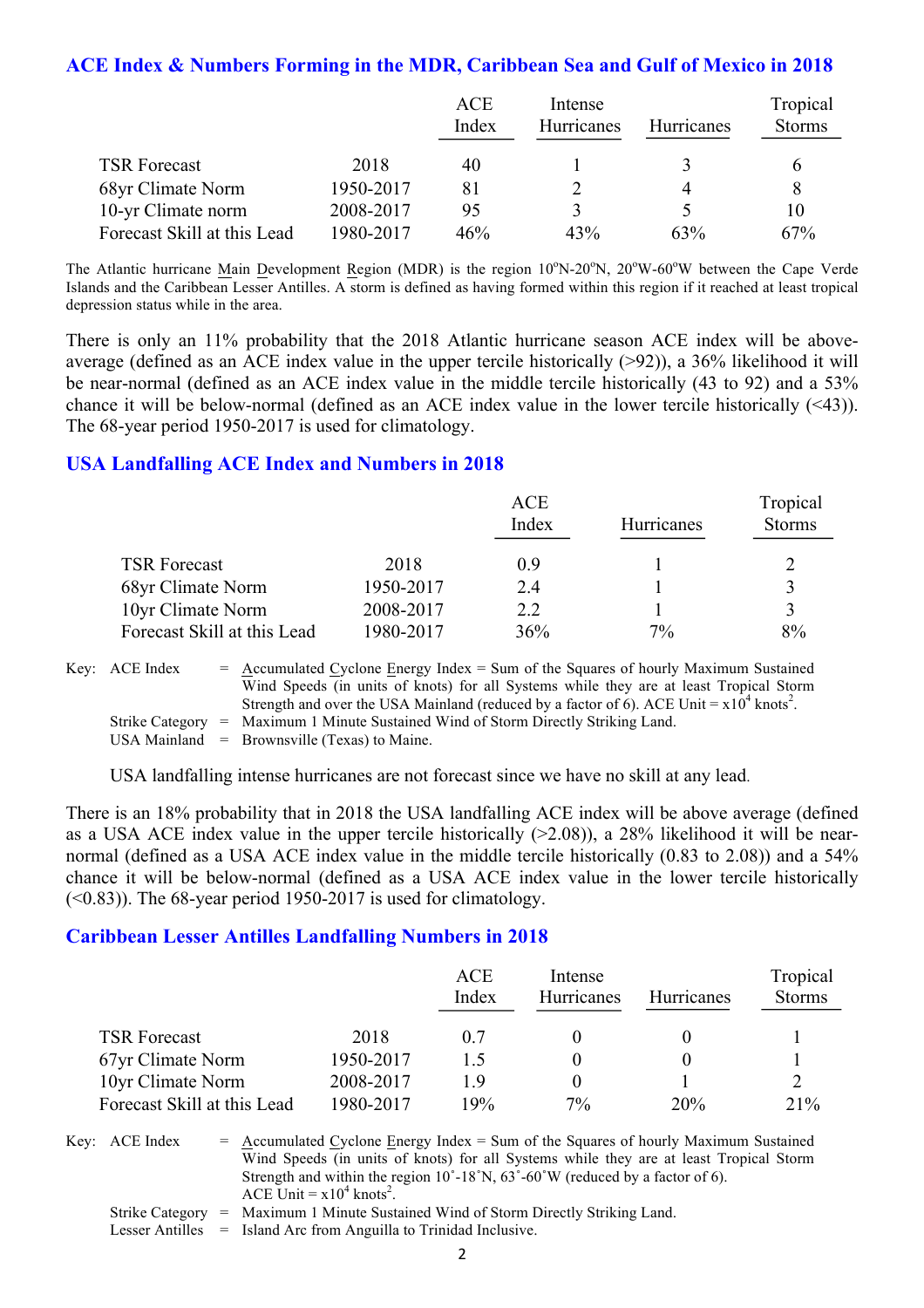#### **Methodology and Key Predictors for 2018**

The TSR statistical seasonal hurricane forecast model divides the North Atlantic into three regions and employs separate forecast models for each region before summing the regional hurricane forecasts to obtain an overall forecast. For two of these three regions (tropical North Atlantic, and the Caribbean Sea and Gulf of Mexico) the forecast model pools different environmental fields involving August-September sea surface temperatures (SSTs) and July-September trade wind speed to select the environmental field or combination of fields which gives the highest replicated real-time skill for hurricane activity over the prior 10-year period. The nature of this process means that the details of the seasonal forecast model can vary subtly from year-to-year and also with lead time within the same year. Separate forecast models are employed to predict the July-September trade wind speed and to predict the August-September SSTs. Finally bias corrections are employed for each predictand based on the forecast model performance for that predictand over the prior 10 years.

The main factors behind the TSR forecast for a quiet hurricane season in 2018 are the anticipated suppressing effects of the July-September forecast trade wind at 925mb height over the Caribbean Sea and tropical North Atlantic region (7.5°N–17.5°N, 30°W–100°W), and of the August-September forecast sea surface temperature for the North Atlantic MDR (10°N–20°N, 20°W–60°W). The current forecast for the July-September trade wind is  $0.59\pm0.39$  ms<sup>-1</sup> stronger than normal (1980-2017 climatology) which is weaker than our early July forecast value of  $1.92\pm0.67$  ms<sup>-1</sup> stronger than normal. None of the 11 years since 1980 with a July-September trade wind speed as high as our forecast for 2018 have experienced more than five hurricanes. The current forecast for the August-September MDR SST is 0.31±0.13°C cooler than normal which is warmer than our early July forecast value of 0.55±0.29°C cooler than normal (1980-2017 climatology). None of the nine years since 1980 with an August-September MDR SST as cool as our forecast for 2018 have experienced more than five hurricanes. The July-September 2018 trade wind prediction uses the current  $(18<sup>th</sup>$  July 2018) consensus expectation for borderline weak El Niño conditions in July-September 2018 provided by the dynamical and statistical model ENSO outlooks (*http://iri.columbia.edu/climate/ENSO/currentinfo/SST\_table-.html*) assembled by the International Research Institute for Climate and Society. Stronger than normal trade winds during July-August-September are associated with below-average vorticity and above-average vertical wind shear over the hurricane main development region, and thus with below-average hurricane activity. Cooler than normal waters in August and September between the west coast of Africa and the Caribbean where many hurricanes develop means there is less heat and moisture to aid the formation and intensification of tropical cyclones.

#### **Forecast Model for US ACE Index and US Landfalling Hurricane Numbers**

The TSR early August forecast for the US ACE index and US landfalling hurricane and tropical storm numbers in 2018 is predicted from an ensemble of two models: (1) the July 2017 tropospheric wind anomalies between heights of 925mb and 400mb over North America, the east Pacific and the North Atlantic (Saunders and Lea, 2005). Wind anomalies in these regions in July are indicative of persistent atmospheric circulation patterns that either favour or hinder evolving hurricanes from reaching US shores during August and September; (2) thinning from the forecast of total Atlantic basin activity.

Saunders, M. A. and A. S. Lea, Seasonal prediction of hurricane activity reaching the coast of the United States, *Nature*, 434, 1005-1008, 2005.

#### **The Precision of Seasonal Hurricane Forecasts**

The figure on the next page displays the seasonal forecast skill for North Atlantic hurricane activity for the 15-year period between 2003 and 2017. This assessment uses the seasonal forecast values issued publicly in real-time by the three forecast centres TSR, NOAA (National Oceanic and Atmospheric Administration) and CSU (Colorado State University). Skill is assessed as a function of lead time for two measures of hurricane activity: ACE and basin hurricane numbers.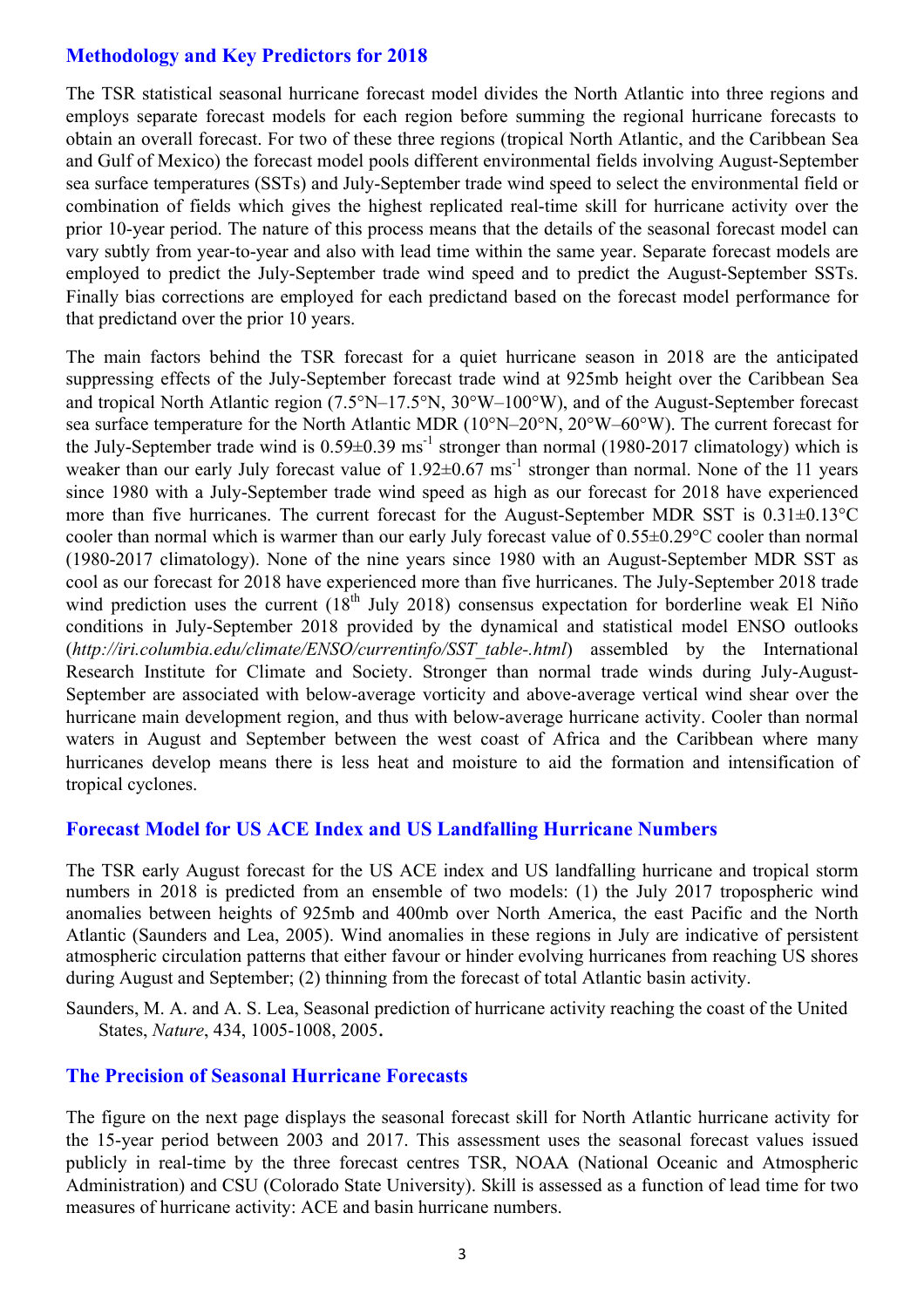Forecast precision is assessed using the Mean Square Skill Score (MSSS) which is the percentage improvement in mean square error over a climatology forecast. Positive skill indicates that the model performs better than climatology, while a negative skill indicates that it performs worse than climatology. Two different climatologies are used: a fixed 50-year (1951-2000) climatology and a running prior 10 year climate norm.

It should be noted that NOAA does not issue seasonal hurricane outlooks before late May and that CSU stopped providing quantitative extended-range hurricane outlooks from the prior December in 2011. It is clear from the figure that there is little skill in forecasting the upcoming number of hurricanes from the previous December. Skill climbs slowly as the hurricane season approaches with moderate-to-good skill levels being achieved from early August.



TSR was the best performing statistical seasonal forecast model at all lead times for 2003-2017.

Further information about the accuracy of the TSR seasonal outlooks and the long-term validity of the TSR seasonal model may be obtained from these two new publications:

- 1. Klotzbach, P. J., M. A. Saunders, G. D. Bell and E. S. Blake (2017), North Atlantic seasonal hurricane prediction: underlying science and an evaluation of statistical models, in *Climate Extremes: Patterns and Mechanisms*, Geophys. Monogr. Ser., vol 226, edited by S-Y. Wang et al., pp. 315-328, American Geophysical Union, John Wiley & Sons. doi/10.1002/9781119068020.ch19/pdf (Please see section  $19.2.5 -$  pages 323-325).
- 2. Saunders, M. A., P. J. Klotzbach and A. S. R. Lea (2017), Replicating annual North Atlantic hurricane activity 1878-2012 from environmental variables, *J. Geophys. Res. Atmos*., *122*, 6284-6297, doi:10.1002/2017JD026492.

#### **Further Information and Next Forecast**

Further information about TSR forecasts and verifications may be obtained from the TSR web site *http://www.tropicalstormrisk.com*. This is the final TSR forecast update for the 2018 North Atlantic hurricane season. TSR will issue its extended range outlook for the 2019 North Atlantic hurricane season in early December 2018.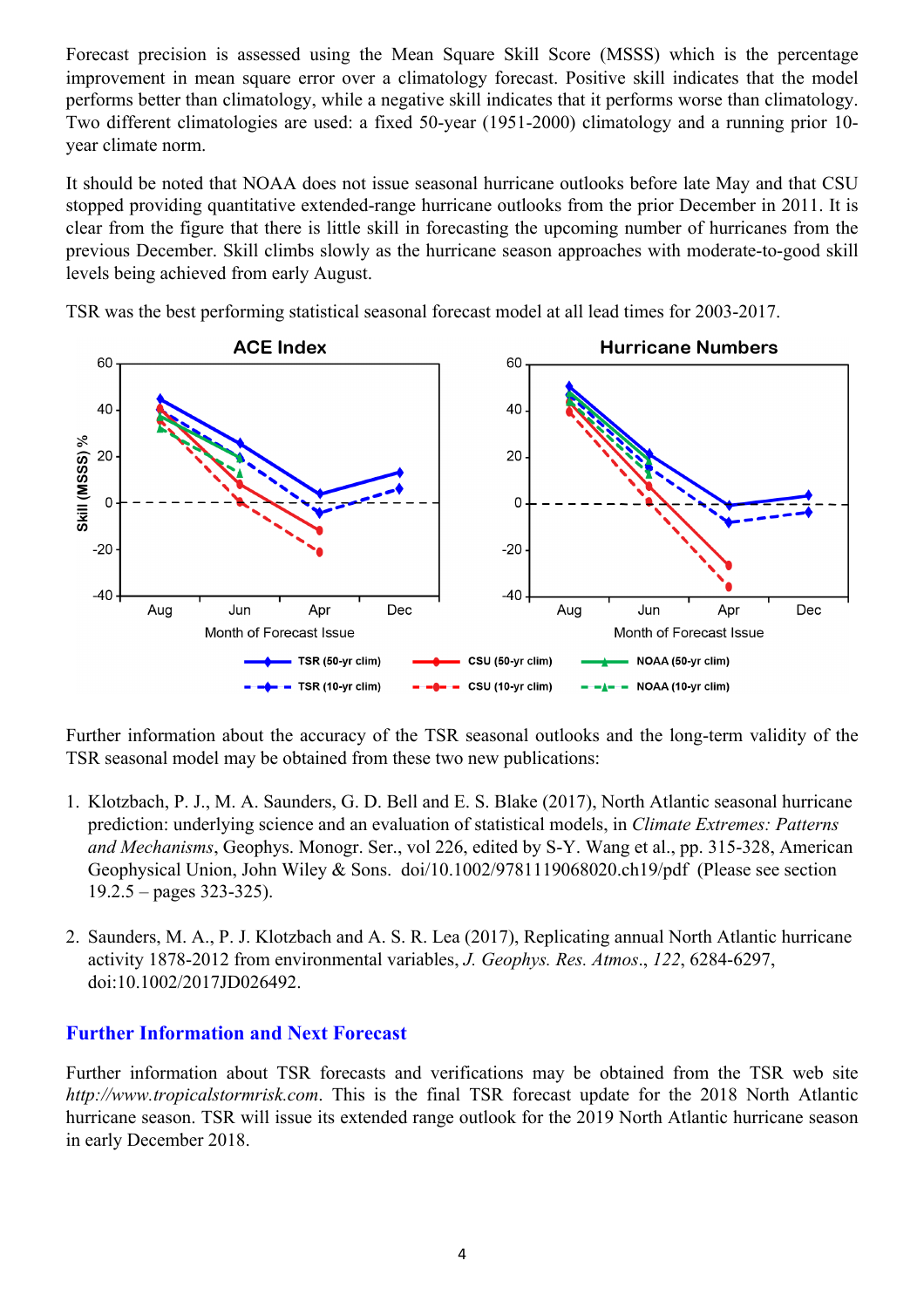# **Appendix – Predictions from Previous Months**

| <b>Atlantic ACE Index and System Numbers 2018</b> |             |                     |                                    |                   |                       |  |
|---------------------------------------------------|-------------|---------------------|------------------------------------|-------------------|-----------------------|--|
|                                                   |             | <b>ACE</b><br>Index | Named<br>Tropical<br><b>Storms</b> | <b>Hurricanes</b> | Intense<br>Hurricanes |  |
| Average Number (1950-2017)                        |             | 103                 | 11                                 | 6                 | 3                     |  |
| Average Number (2008-2017)                        |             | 115                 | 15                                 | 7                 | 3                     |  |
|                                                   | 6 Aug 2018  | 58                  | 11                                 | 5                 |                       |  |
|                                                   | 5 July 2018 | 36                  | 9                                  | 4                 |                       |  |
| <b>TSR Forecasts</b>                              | 29 May 2018 | 43                  | 9                                  | 4                 |                       |  |
|                                                   | 5 Apr 2018  | 84                  | 12                                 | 6                 | $\overline{2}$        |  |
|                                                   | 7 Dec 2017  | 117                 | 15                                 | 7                 | 3                     |  |
|                                                   | 2 Aug 2018  | 64                  | 12                                 | $\overline{5}$    |                       |  |
| <b>CSU</b> Forecasts                              | 2 July 2018 | 60                  | 11                                 | $\overline{4}$    |                       |  |
|                                                   | 31 May 2018 | 90                  | 14                                 | 6                 | $\overline{2}$        |  |
|                                                   | 5 Apr 2018  | 130                 | 14                                 | 7                 | 3                     |  |
| <b>NOAA</b> Forecast                              | 24 May 2018 | 60-134              | $10-16$                            | $5-9$             | $1 - 4$               |  |
| UK Met Office<br>Forecast                         | 25 May 2018 | 105                 | 11                                 | 6                 |                       |  |

# **1. Atlantic ACE Index and System Numbers**

### **2. MDR, Caribbean Sea and Gulf of Mexico ACE Index and Numbers**

| MDR, Caribbean Sea and Gulf of Mexico ACE Index and Numbers 2018 |             |                     |                                    |            |                       |  |  |
|------------------------------------------------------------------|-------------|---------------------|------------------------------------|------------|-----------------------|--|--|
|                                                                  |             | <b>ACE</b><br>Index | Named<br>Tropical<br><b>Storms</b> | Hurricanes | Intense<br>Hurricanes |  |  |
| Average Number (1950-2017)                                       |             | 79                  |                                    |            |                       |  |  |
| Average Number (2008-2017)                                       |             | 82                  | 12                                 |            |                       |  |  |
|                                                                  | 6 Aug 2018  | 40                  | 6                                  | 3          |                       |  |  |
| <b>TSR</b> Forecasts                                             | 5 July 2018 |                     | 5                                  | ↑          |                       |  |  |
|                                                                  | 29 May 2018 | 23                  | 4                                  | ∍          |                       |  |  |
|                                                                  | 5 Apr 2018  | 65                  | 8                                  |            |                       |  |  |

# **3. US ACE Index and Landfalling Numbers**

| <b>US Landfalling Numbers 2018</b> |              |                                    |                |  |  |  |  |  |
|------------------------------------|--------------|------------------------------------|----------------|--|--|--|--|--|
|                                    | ACE<br>Index | Named<br>Tropical<br><b>Storms</b> | Hurricanes     |  |  |  |  |  |
| Average Number (1950-2017)         |              | 2.4                                | 3              |  |  |  |  |  |
| Average Number (2008-2017)         |              | 2.2                                | 3              |  |  |  |  |  |
|                                    | 6 Aug 2018   | 0.9                                | $\mathfrak{D}$ |  |  |  |  |  |
| <b>TSR Forecasts</b>               | 5 July 2018  | 0.4                                | $\overline{2}$ |  |  |  |  |  |
|                                    | 29 May 2018  | 0.5                                | $\overline{c}$ |  |  |  |  |  |
|                                    | 5 Apr 2018   | 15                                 |                |  |  |  |  |  |